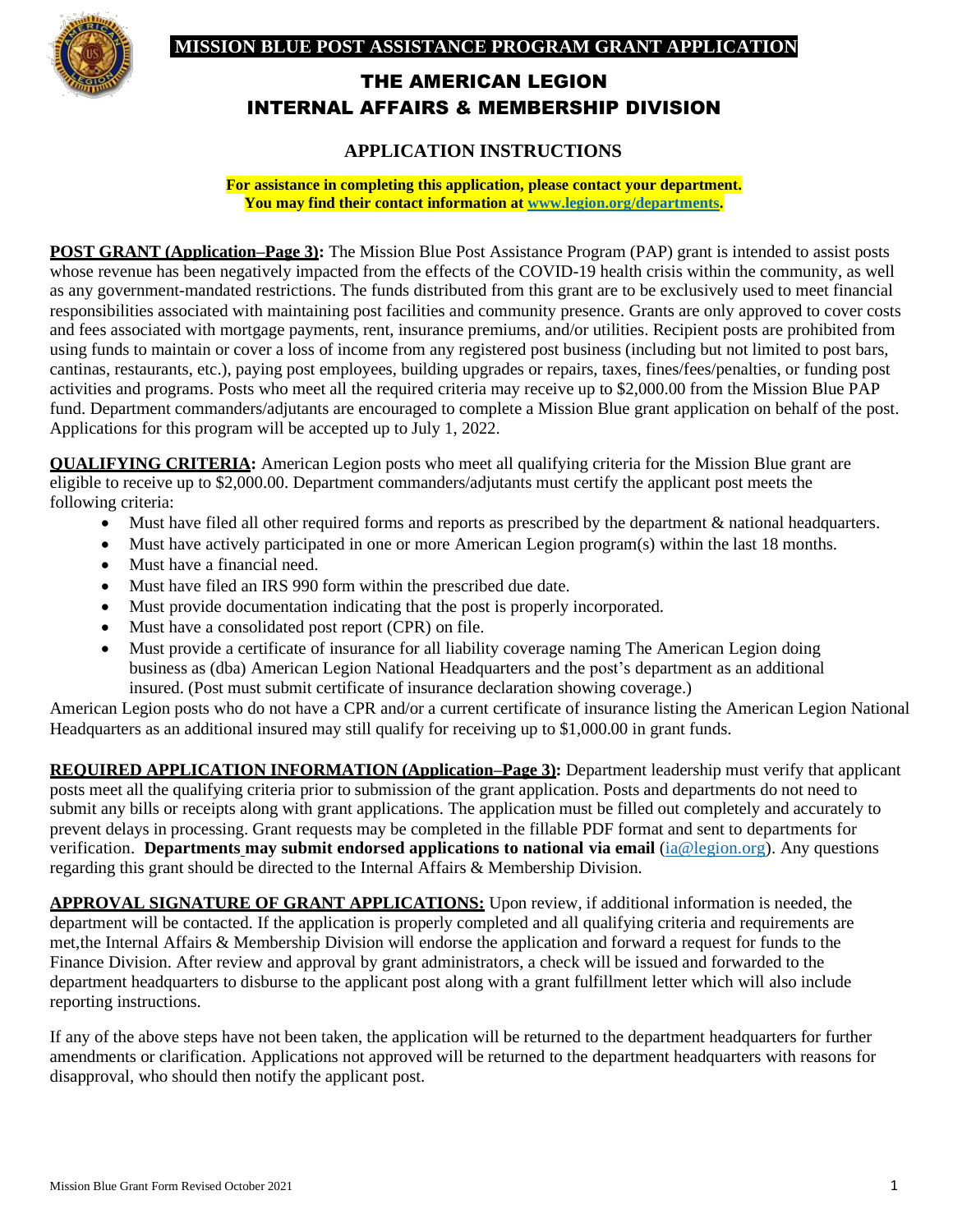**REPORTING REQUIREMENTS:** Posts are required to submit a true and accurate report outlining how the grant funds were used (mortgage, rent, insurance premiums, and/or utilities) within **six months** of the check issue date. A copy of the report will be included within the grant fulfillment package sent to department. This report should be reviewed by department headquarters prior to forwarding it to Mission Blue administrators at national headquarters.

#### **ADDITIONAL INSTRUCTIONS**

- 1. This form contains a post information section to be completed by the post and a department verification section to be completed by department. Both sections must be completed in full. Departments will need to review the instructions and information within this document with the applicant post prior to endorsing the grant application.
- 2. Departments will need to obtain the necessary records to verify all qualifying criteria have been met. These are only needed for the department verification process and additional records do not need to be sent to national headquarters along with the application. The only items necessary for submission to national are the endorsed application and a copy of the certificate of insurance naming national headquarters as additional insured. If additional information is needed for the review process, a grant administrator will contact the department.
- 3. Departments will need to verify that the applicant post **has not received funds** from the Small Business Association (SBA) Paycheck Protection Program (PPP). This is a joint program between the federal government and private lending institutions that provide grants and/or loans to small businesses during times of crisis. Many of the approved expenses for that program also coincide with the approved expenses for American Legion Blue grants.
- 4. Mission Blue grants are strictly for assisting posts with facility related expenses (as outlined in Resolution 36, October 2020). such as insurance, rents, mortgage, utilities, etc. Bills, receipts, and itemized expenses are not required with this application nor when submitting the grant usage report.

#### **REMINDER: Mission Blue PAP grants ARE NOT provided to cover costs or lost revenue associated with any post business, such as bars, cantinas, pubs, restaurants, club rooms, etc.**

- 5. Ensure all sections of the application are complete and all requirements have been verified by the department headquarters.
- 6. Applications must be submitted via email or online to national headquarters by departments for approval. All applications sent directly to national headquarters by any means will be returned to the appropriate department headquarters without review or action.
- 7. If you have questions concerning the Mission Blue grant and application, please contact the Internal Affairs & Membership Division.

### **Before sending a Mission Blue PAP application to The American Legion National Headquarters, did you:**

- $\Box$  Verify the applicant post has met all the required criteria for grant consideration?
- $\Box$  Complete all sections of the application?
- $\Box$  Attach the certificate of insurance showing national as additional insured?
- $\Box$  Sign and date the application?

### **ATTENTION POSTS** – Please Do Not Email Directly to National Headquarters

**The American Legion Mission Blue Post Assistance Program** PO Box 1055 Indianapolis, IN 46206 (317) 630-1330 Email: [IA@legion.org](mailto:IA@legion.org)

This form may be reproduced as needed